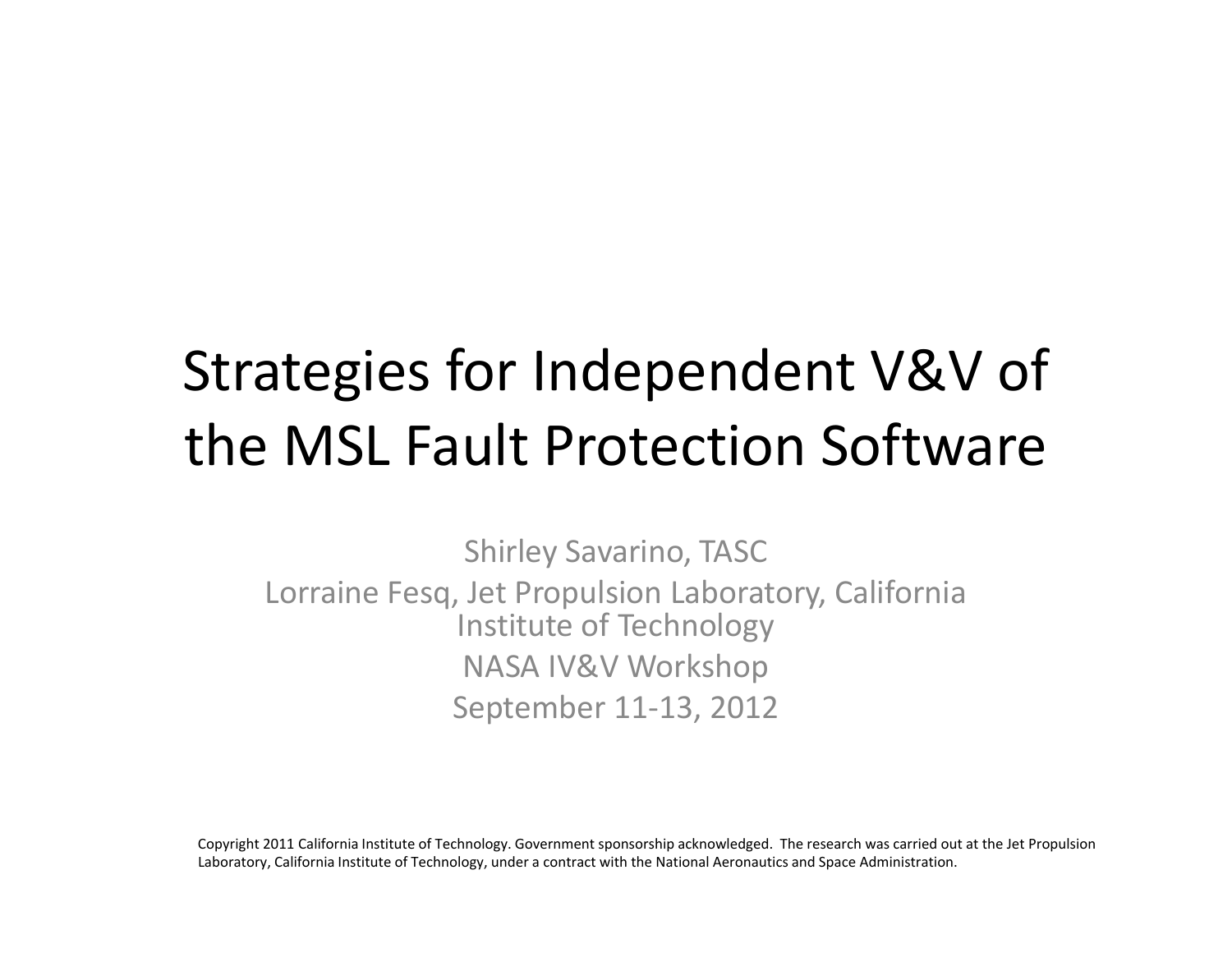#### MSL FP/SFP Strategy (Idealized and Actual) FMEA or FFA Interface FMECA ‐One for each FCR ‐Identifies credible faults ‐Used by FDDs to ensure complete set of fault monitors ACTUAL ‐We deferred any analysis on the Fault analysis for Launch Build. Surface And EDL fault analysis presented at Delta CDR (Oct 2011) and used for Cross‐Cutting FDDs,  $\frac{1}{2}$  plus Cruise, ACS,  $\frac{1}{2}$  Off-Nominal FDDs Prop . SFP Vol 2 FDD ‐ Specific SFP Response Actions ‐ Aggregate list of monitors used by SFP ACTUAL ‐Major software change on handoff and monitor handling by SFP. Added response tiers in SFP SFP Vol 1 FDD ‐ SFP Strategy Fault Analyses **Monitors** Condition 1: Local Response Only Condition 2: Local Response and send to SFP Condition 3: Send to SFP Monitors and Local Responses ACTUAL ‐Complexity here due to the distributed nature

Surface analysis

..

‐ Additional complication is schedule (many capabilities already developed in absence of SFP, compounded by ad hoc fault analysis)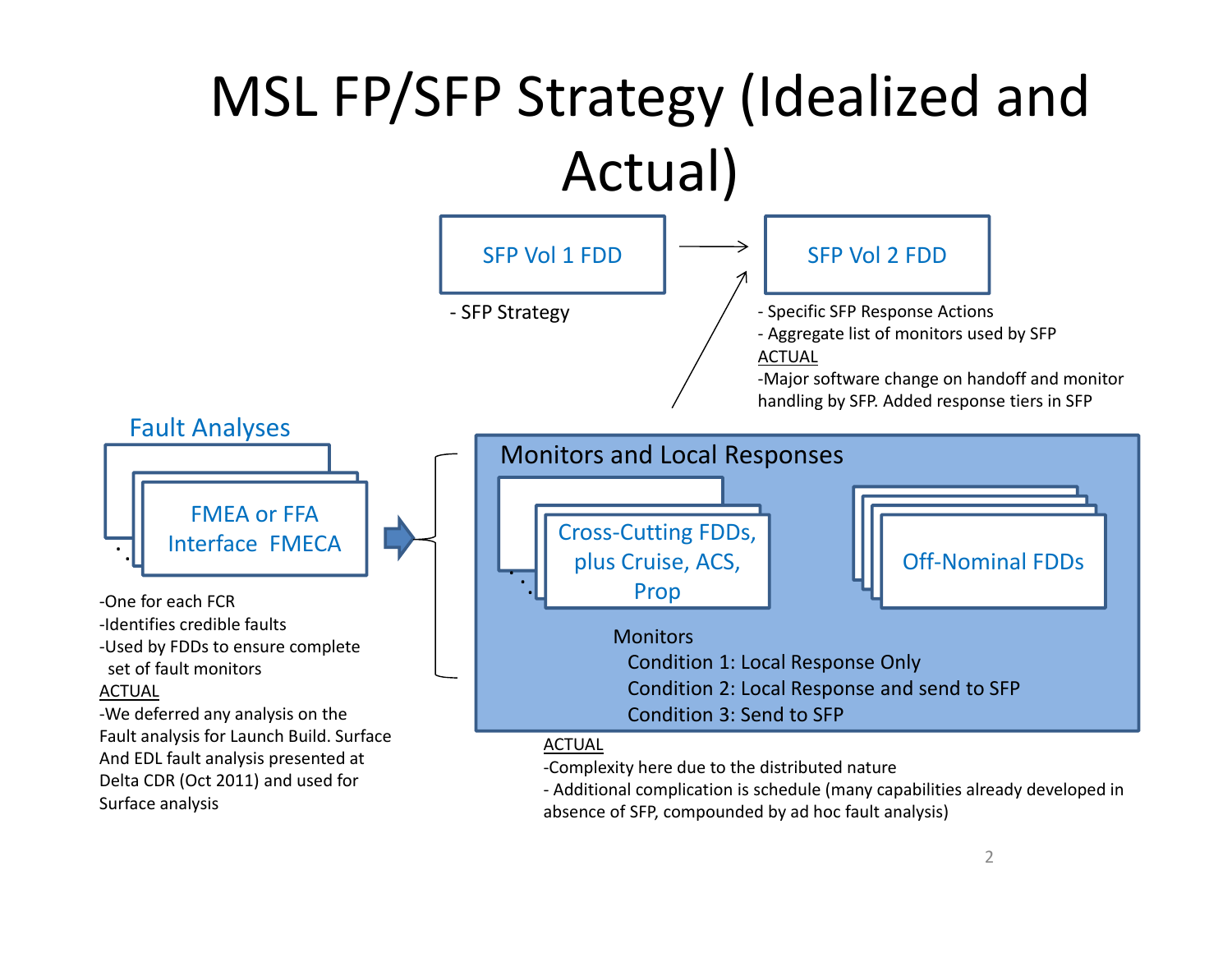# MSL Fault Protection – Context

- The MSL FP strategy utilizes a two tier approach: local fault protection and system fault protection (SFP)
	- $-$  Local fault protection isn't very sophisticated, but  $1<sup>st</sup>$  tier of defense
	- SFP is fed fault monitors from various parts of the system. All monitors generated locally
	- Based on what monitors are triggered, SFP will take appropriate action
- All FP Documentation goes through the standard validation (completed)
	- New SFP monitor handling and response approach requires IV&V regression (Jan 11)
- Due to the distributed nature and lack of consistency in documentation, IV&V decided to apply monitor mining techniques to arrive at a FP architecture baseline
	- This baseline became the basis for our code and fault analysis IV&V work

purposes only. This document\file has NOT been reviewed for export control. Not for distribution or NASA IV&V Facility proprietary. Not for public release or redistribution. For planning and discussion access to foreign persons.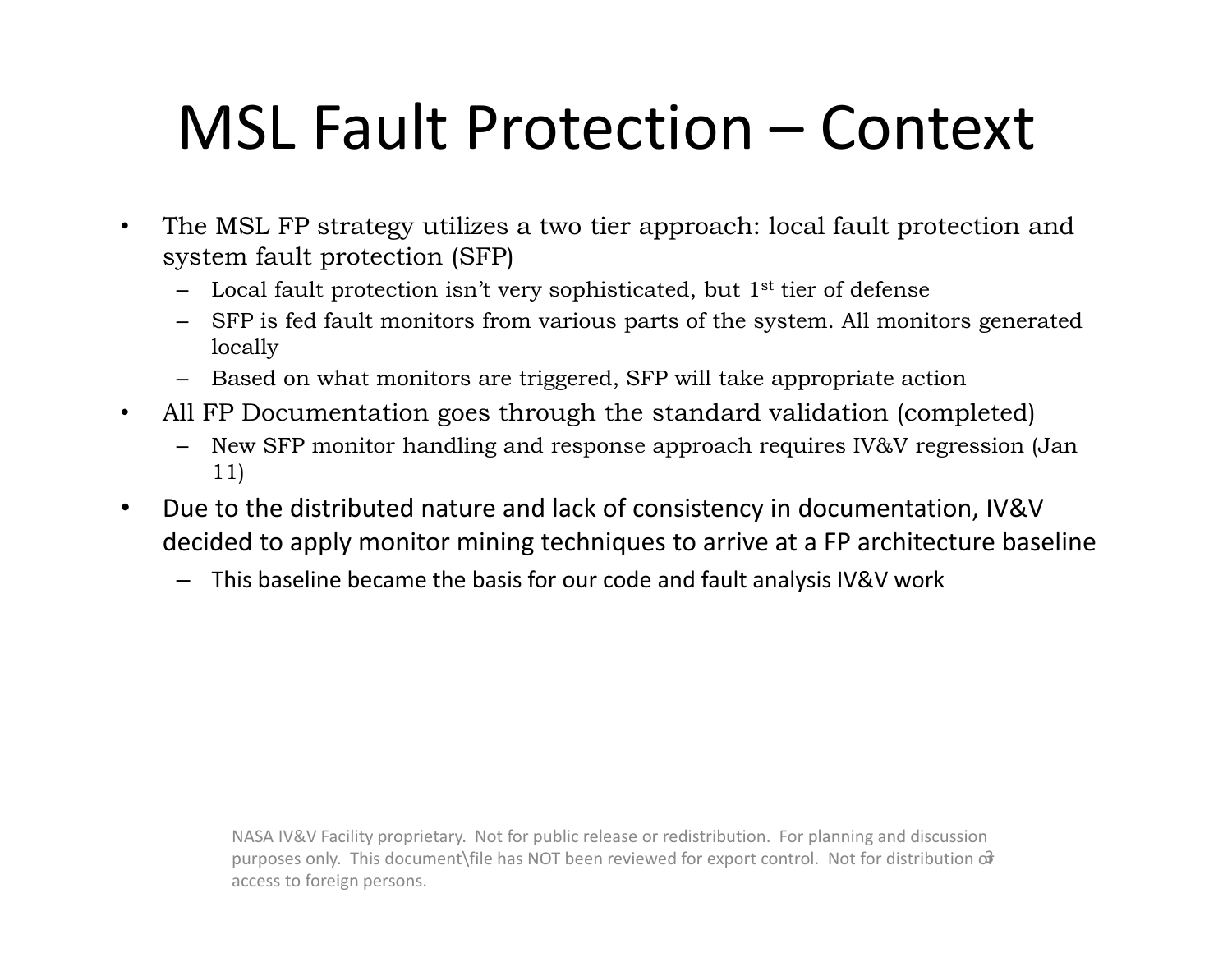## *Hybrid Fault Protection Architecture Implementation Approach*

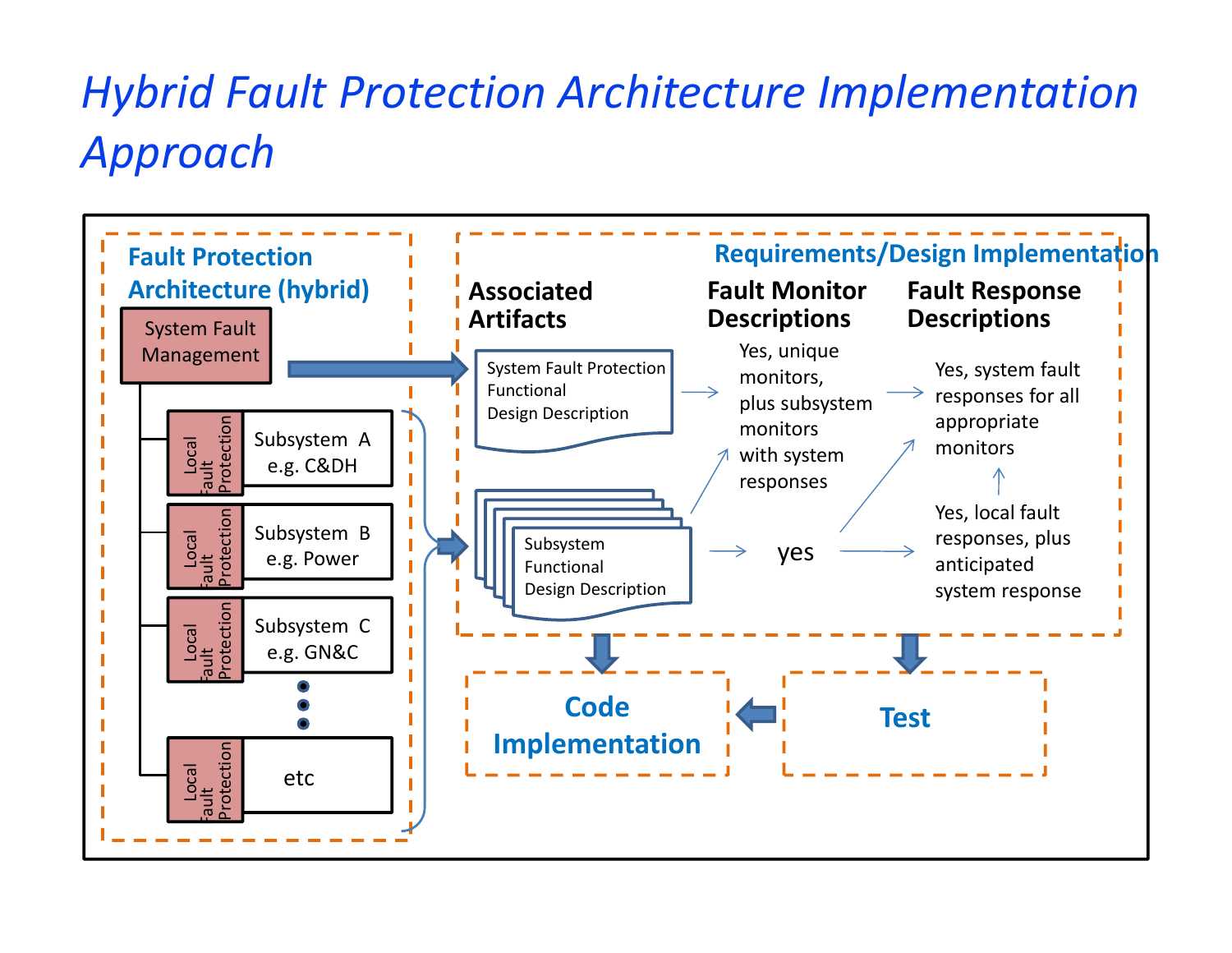# IV&V "Monitor Mining"

Objectives:

- Ensure that each monitor description in an FDD has a requirement and associated fault scenario
- Ensure that each monitor had associated local and/or anticipated system responses described
- Ensure consistency of the monitor requirement, fault scenario and response description
- Ensure that system fault protection identified monitors existed in subsystem FDD descriptions, and vice versa
- Ensure that monitors are implemented in the code
- Ensure consistency of the monitor and associated response implementations between requirements, design and code
- Provide a basis for the IV&V verification analysis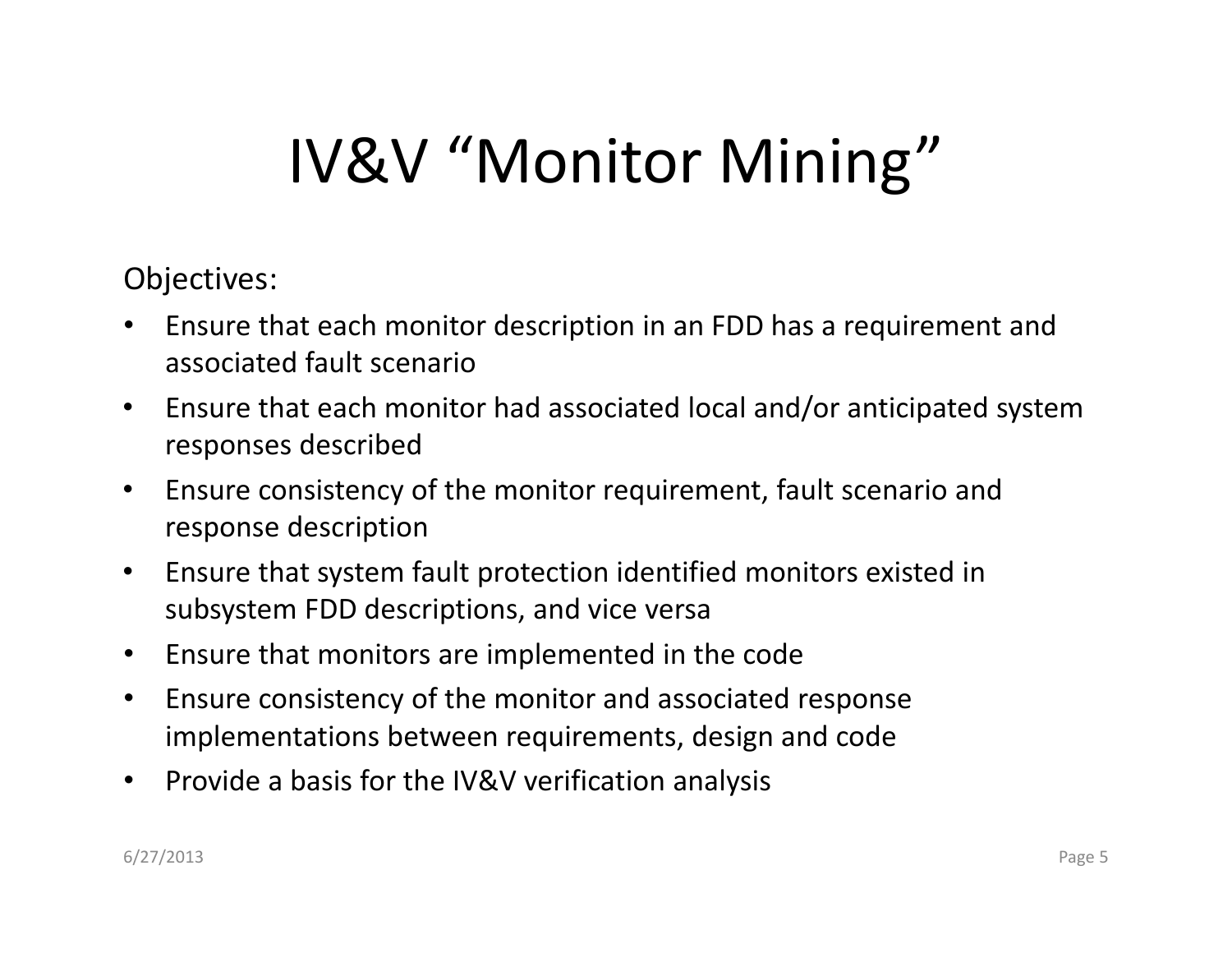#### IV&V Monitor Mining Tasks ‐ Approaches

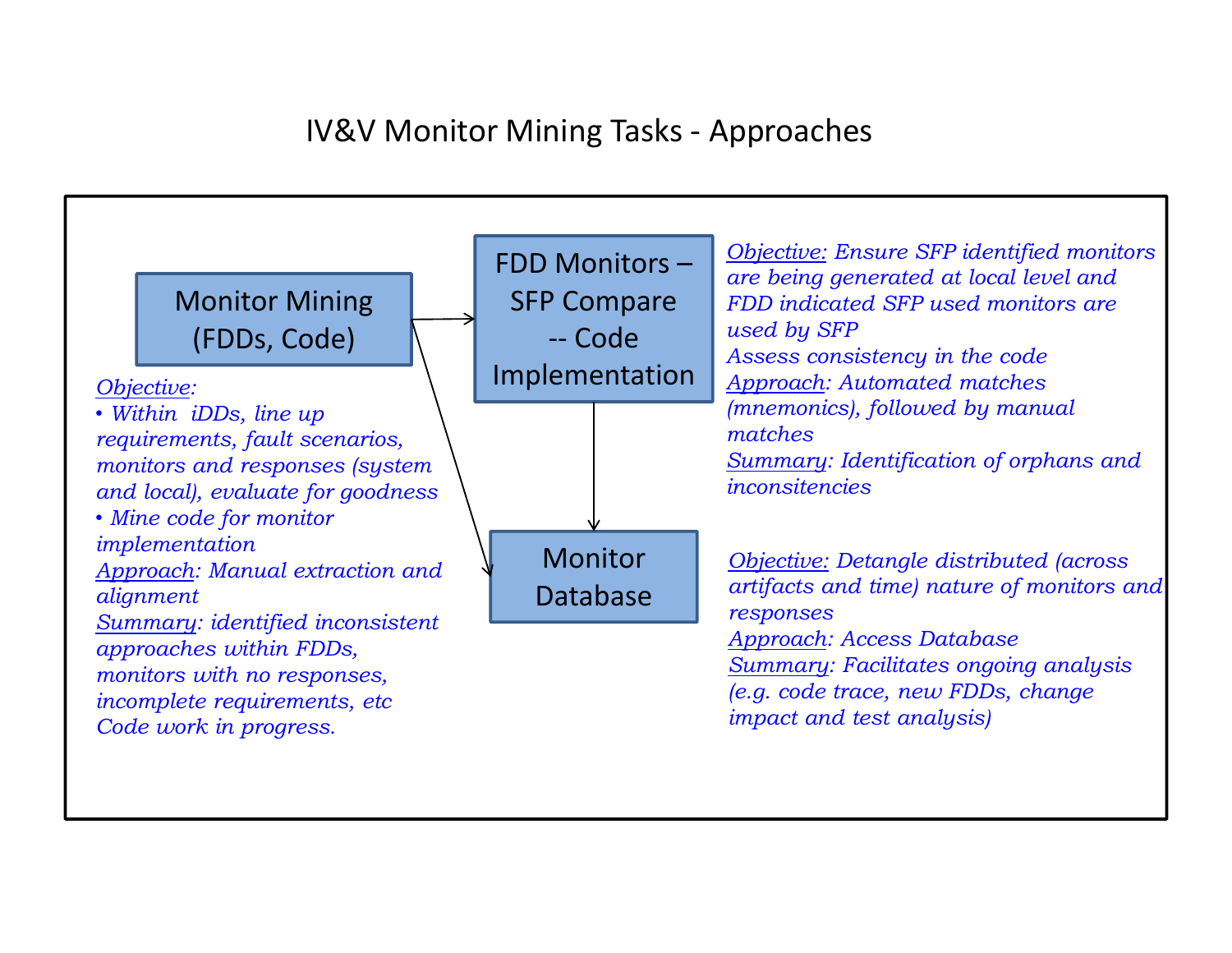## IV&V Monitor Mining Process, Results

| <b>Category</b>                                                     | <b>Description</b>                                                                                                                                                                                                                                                                                                                                                                                                                                                                                                                                                                                                                                                                                                                                                                                                                                         |
|---------------------------------------------------------------------|------------------------------------------------------------------------------------------------------------------------------------------------------------------------------------------------------------------------------------------------------------------------------------------------------------------------------------------------------------------------------------------------------------------------------------------------------------------------------------------------------------------------------------------------------------------------------------------------------------------------------------------------------------------------------------------------------------------------------------------------------------------------------------------------------------------------------------------------------------|
| <b>IV&amp;V</b> Monitor<br>Mining Work<br>Instructions              | Search the entire FDD for keywords - fault, monitor, response<br>Review diagrams for fault monitors and responses<br>Document fault monitors and applicable information<br>Document fault management requirements with no monitor                                                                                                                                                                                                                                                                                                                                                                                                                                                                                                                                                                                                                          |
| IV&V Monitor •<br>Mining Result<br><b>Types</b>                     | Missing fault management requirements and/or responses<br>Incomplete requirements in describing fault scenarios<br>$\bullet$<br>Requirements with no fault monitor/response<br>$\bullet$<br>Unclear response descriptions - local or system response<br>$\bullet$<br>Occasionally, pre-existing requirement map to fault monitor is incorrect<br>$\bullet$                                                                                                                                                                                                                                                                                                                                                                                                                                                                                                 |
| Observations<br>resulting from<br>the IV&V<br><b>Monitor Mining</b> | Lexicon: SFP FDD and code uses mnemonics, but subsystem FDDs do not in any consistent<br>fashion. In some cases, monitors are not explicitly named (though fault conditions and<br>responses are provided)<br>Lack of a consistent lexicon across documentation meant that judgment needed to be<br>applied as to 1) whether a response was truly a fault response or just defensive<br>programming, and 2) uncertainty in the results (though we reviewed and reviewed our<br>work to reduce errors to extent possible)<br>Different approaches to FP were applied across the FDDs. Faults and associated response<br>descriptions varied across the project. The tables and spreadsheets had the most logical<br>presentations. In some cases faults were only provided in PDF pictures. In other cases, we<br>inferred faults due to telemetry provided |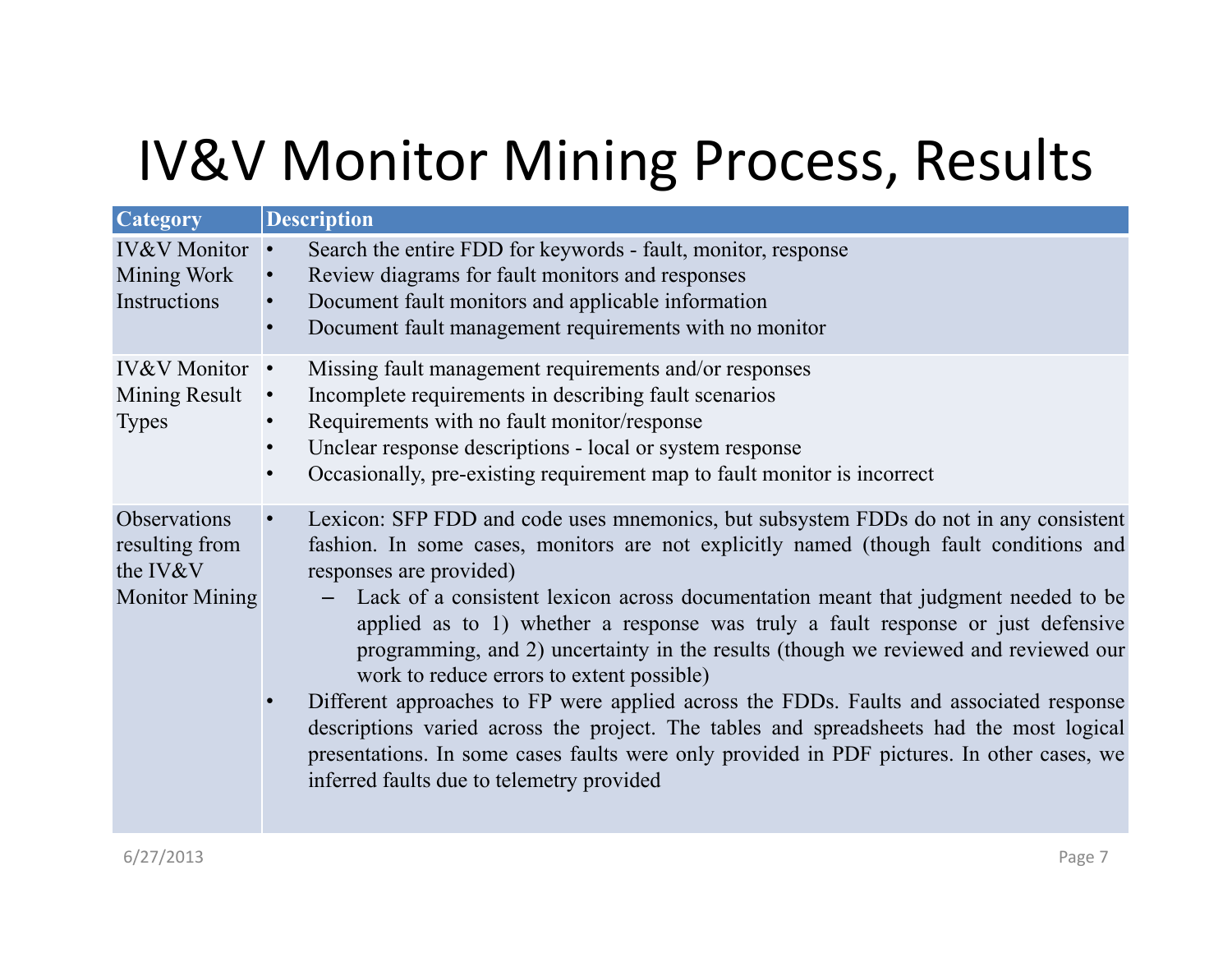#### Monitor Mining Database Entity Relationship Diagram

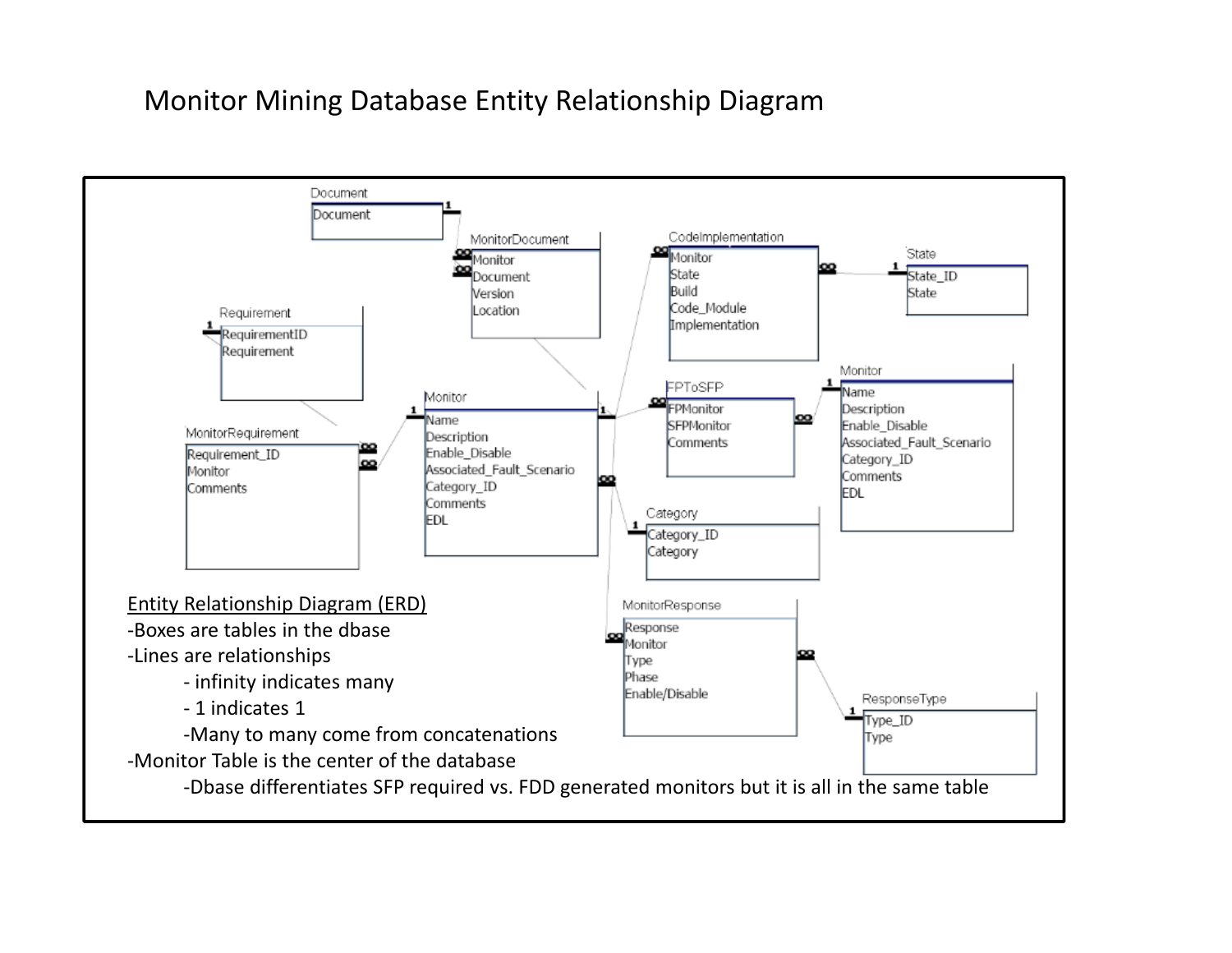# Monitor Mining Database Benefits

| <b>Description</b>                             | <b>Benefit</b>                                                                                                                                                                                                                                                                                                                                                                                                                                                                                     |
|------------------------------------------------|----------------------------------------------------------------------------------------------------------------------------------------------------------------------------------------------------------------------------------------------------------------------------------------------------------------------------------------------------------------------------------------------------------------------------------------------------------------------------------------------------|
| Consistency                                    | Database structure ensures capturing data in a consistent manner                                                                                                                                                                                                                                                                                                                                                                                                                                   |
| Queries                                        | Rather than using Excel sorts and filters, database queries can be<br>$\bullet$<br>employed, with results provided in a report                                                                                                                                                                                                                                                                                                                                                                     |
| Reports, Input<br>Forms                        | Reports capture data in any manner desired<br>$\bullet$<br>Different reports/input forms can be employed by different analysts<br>$\bullet$<br>as long as the same data is captured                                                                                                                                                                                                                                                                                                                |
| Agility and speed •<br>of manipulating<br>data | Greatly improved over spreadsheet approach - this was perhaps the<br>most important and quickly realized benefit once the monitor<br>mining database was operational<br>Database allows IV&V to capture analysis and provide reports of<br>$\bullet$<br>remaining efforts.<br>During analysis, identification of exceptions (issues) are facilitated<br>$\bullet$<br>by database queries<br>Database enables IV&V to focus on the analysis tasks vs. the data<br>$\bullet$<br>manipulation efforts |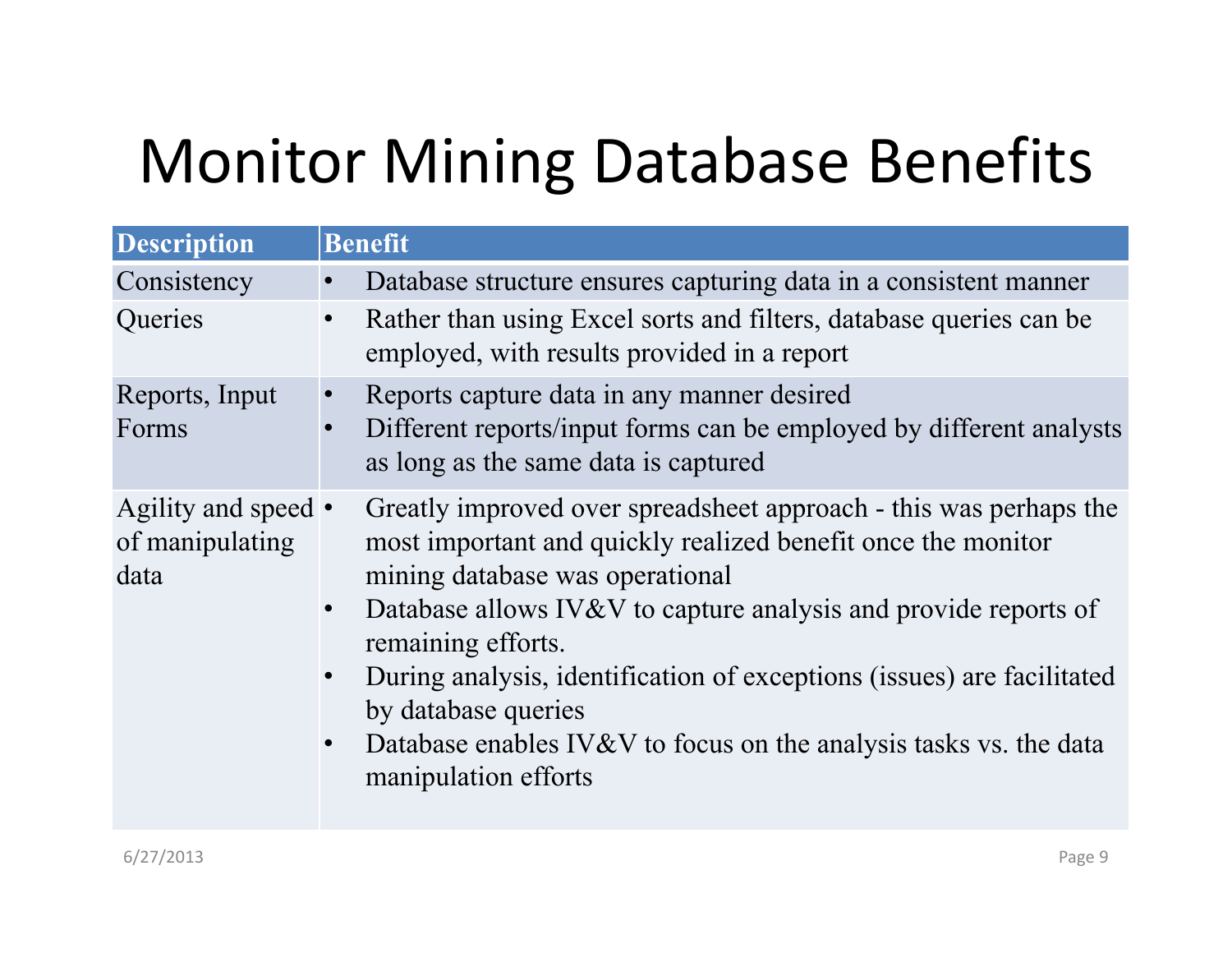### IV&V Fault Protection Analysis

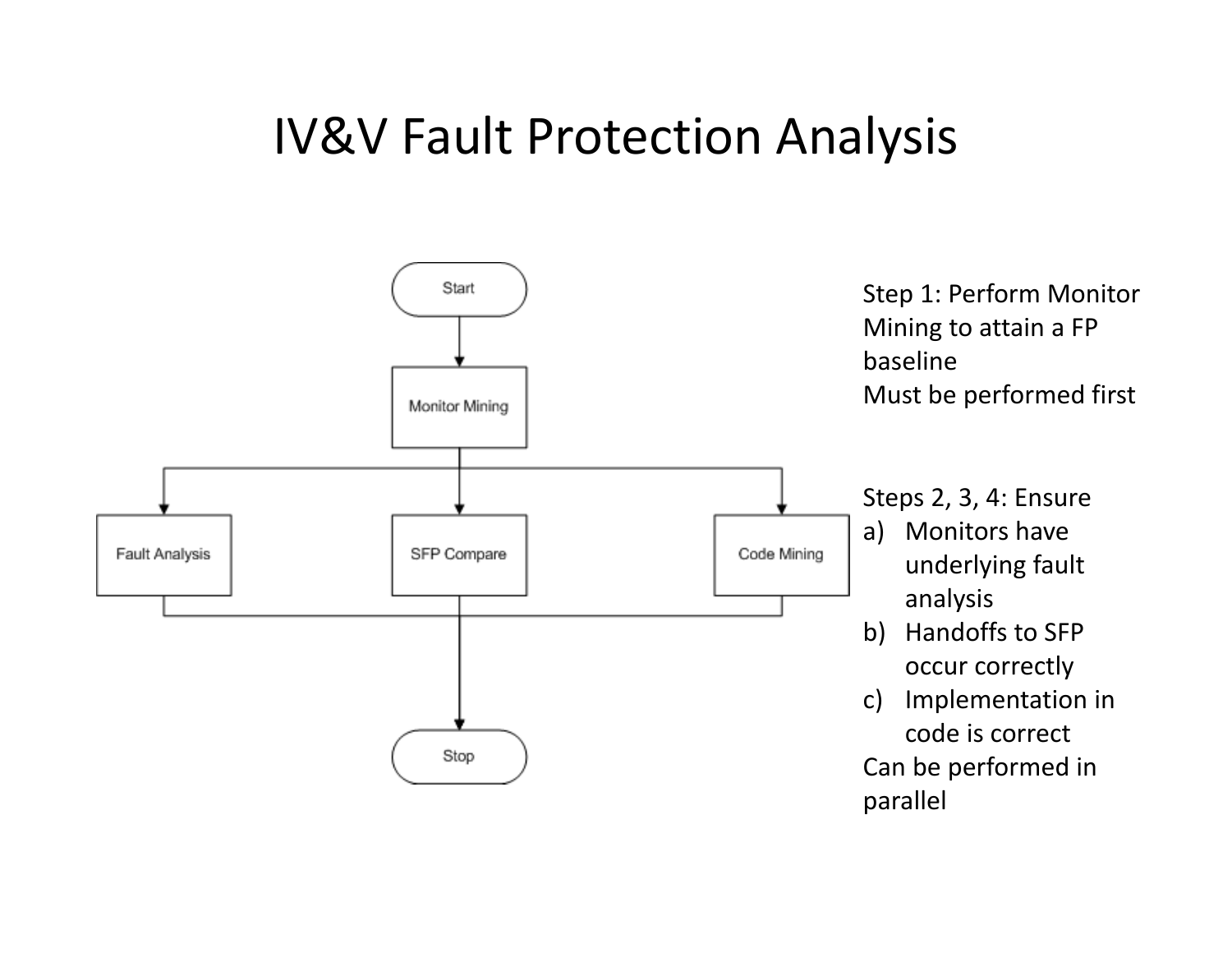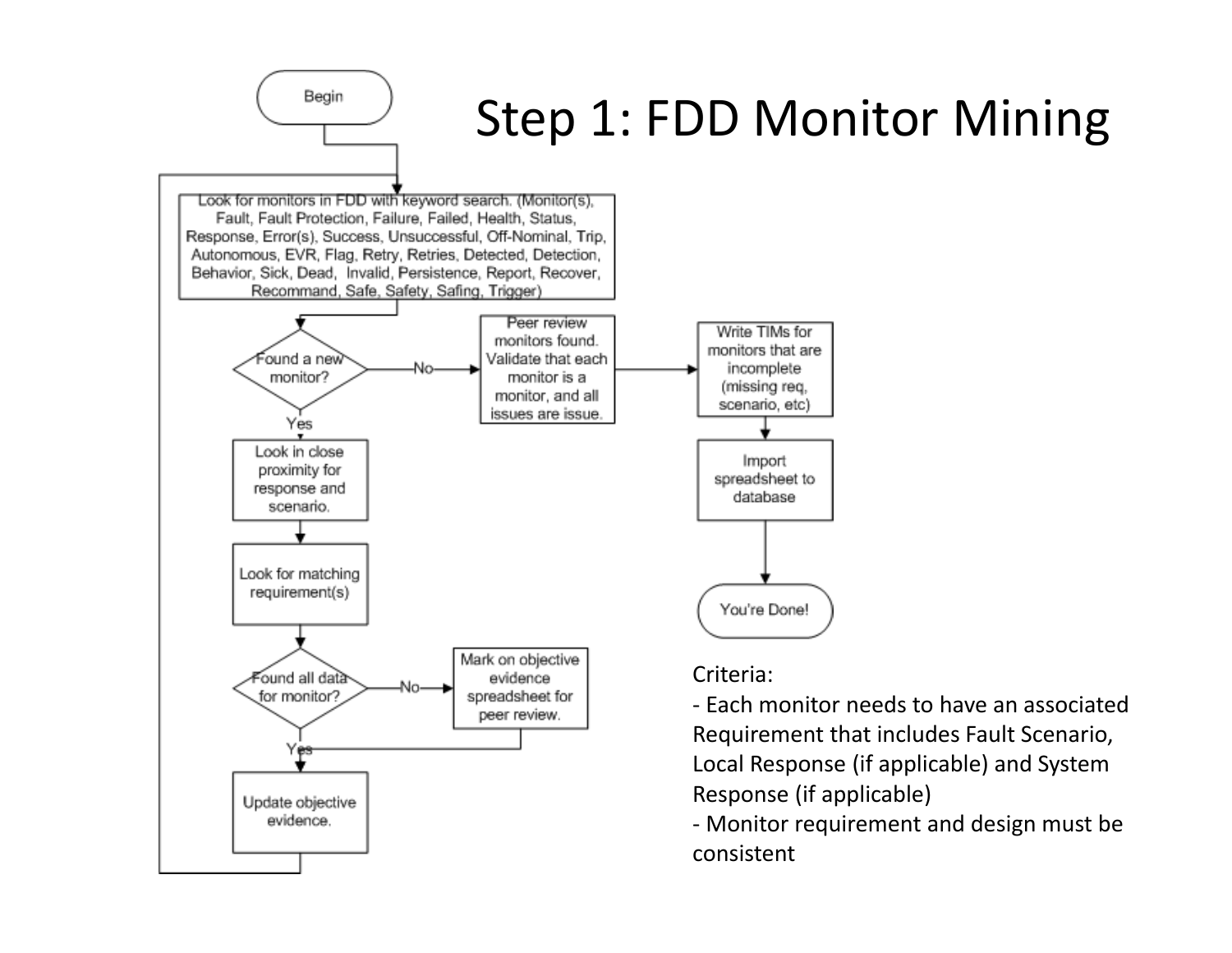### Monitor Mining Best Practices, Lessons Learned

- Monitor mining was the trickiest part this defined the baseline for the rest of the analysis
	- We heard that the FP domain lead kept a copy of the IVV monitor list with her since we had integrated the architecture
	- MSL project didn't use consistent lexicon or organization announce vs. declare fault .. No mneumonics .. Ancillary worksheets, commands, separate sections, pdf pictures
- The good
	- The monitor mining required a detailed eye. Analysts were selected with this skill.
	- Having a good understanding of the fault protection architecture enabled us to correctly set this analysis up – we asked the project if they had a single list of all the monitors and they acknowledged this weakness (due to distributed nature of FP implementation)
	- Peer reviews were essential to gain understanding of the fault protection schema. A strong systems engineer in the peer review was beneficial
- Lessons Learned
	- We tried to use different reviewers  $\leftarrow$  this ended up being inefficient and ultimately we had to redo the reviews with the same people
	- We ended up having to do this a couple times on the launch monitors in the end, it might have been useful to run the fault protection monitors with subsystem owners to make sure we got it right
	- Reuse of fault protection is tricky since it is a system activity. MSL used MER FP for cruise and had criticality of cruise been higher, we would have done a separate task here.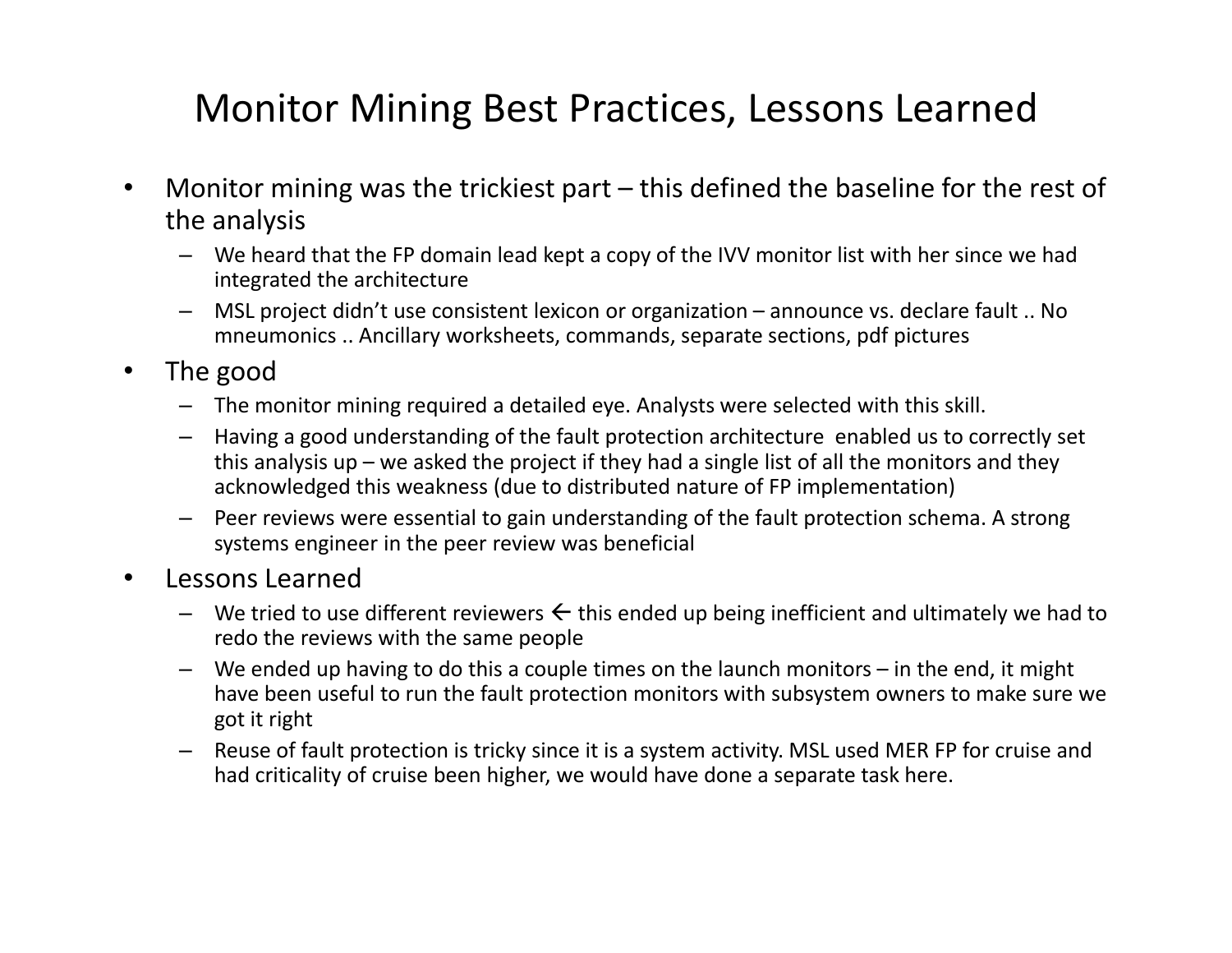## Step 2: Fault Analysis



#### Criteria:

‐The subsystem fault analysis needs to be consistent with the FP monitors and associated responses described in FDDs and implemented in code

#### Methods

‐Two way trace between monitors and CDR charts

#### **Thoughts**

‐Skill set requires sufficient SE skills to understand the Fault analysis and correlation to FDD. This is to filter false positives when discrepancies identified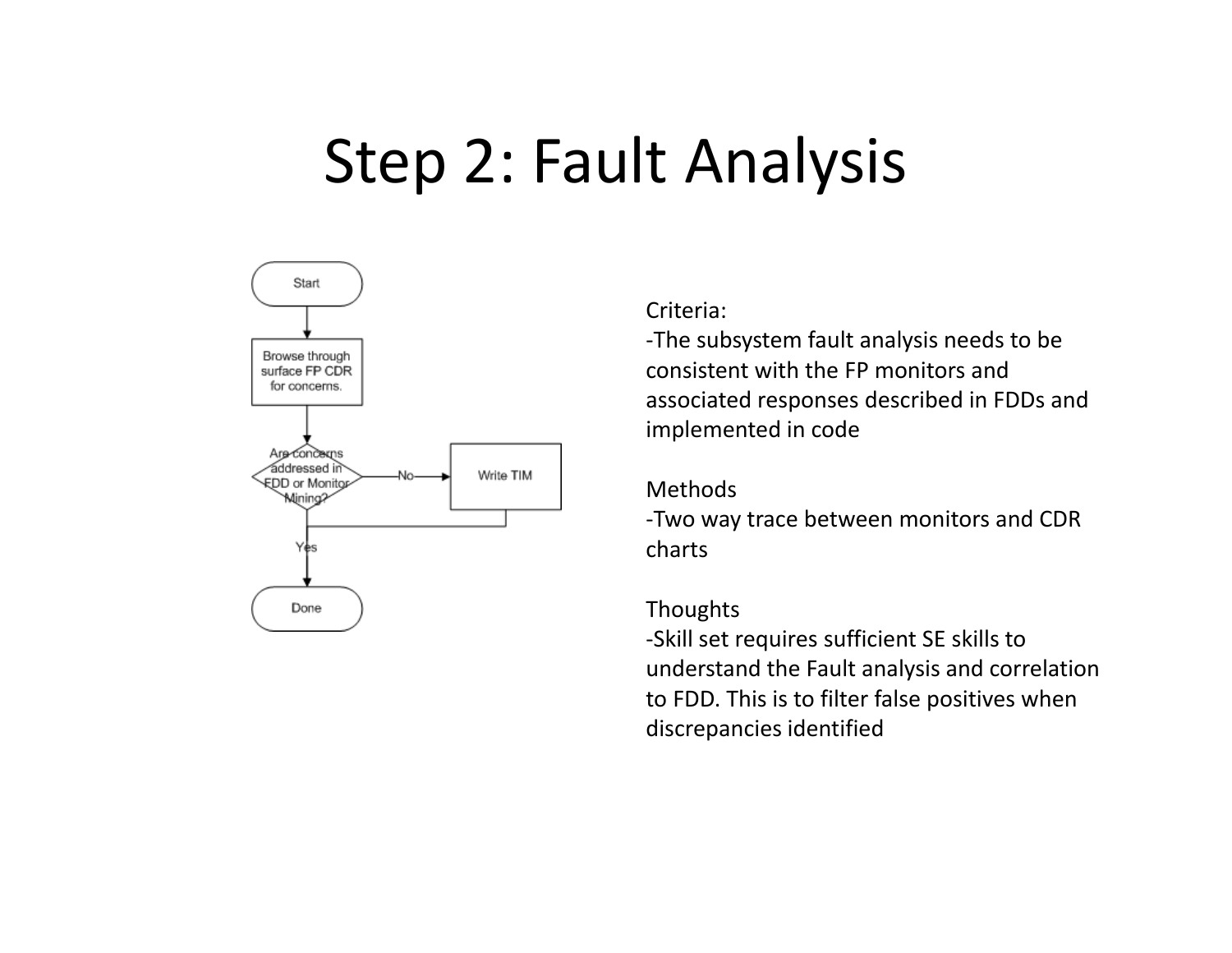### Step 3: Monitor Compare with SFP– Engineering Approach

- Work Instructions
	- 1. Extract monitors from IV&V monitor mining that were conditions 2 or 3 (send to SFP)
	- 2. Compare to SFP Annex which showed monitors expected for SFP operation
	- 3. Criteria: handoff must occur looked for orphans on both sides. If subsystem FDD had anticipated SFP response (vs. SFP handoff only) ensured that response was correct
	- 4. Peer Review and Write TIMs
- Analysis Facilitation
	- Wrote a script to extract full compares of monitors (required mnemonic) only 4 exact matches
	- SFP used Mnemonics, FDDs often didn't. SFP used specific cases of monitors, FDDs often used general cases (resulting in many to one relationships)
	- Manual matches became difficult because of narrative nature of the monitor descriptions, we didn't want to inadvertently pass something.
	- Spreadsheet was "messy"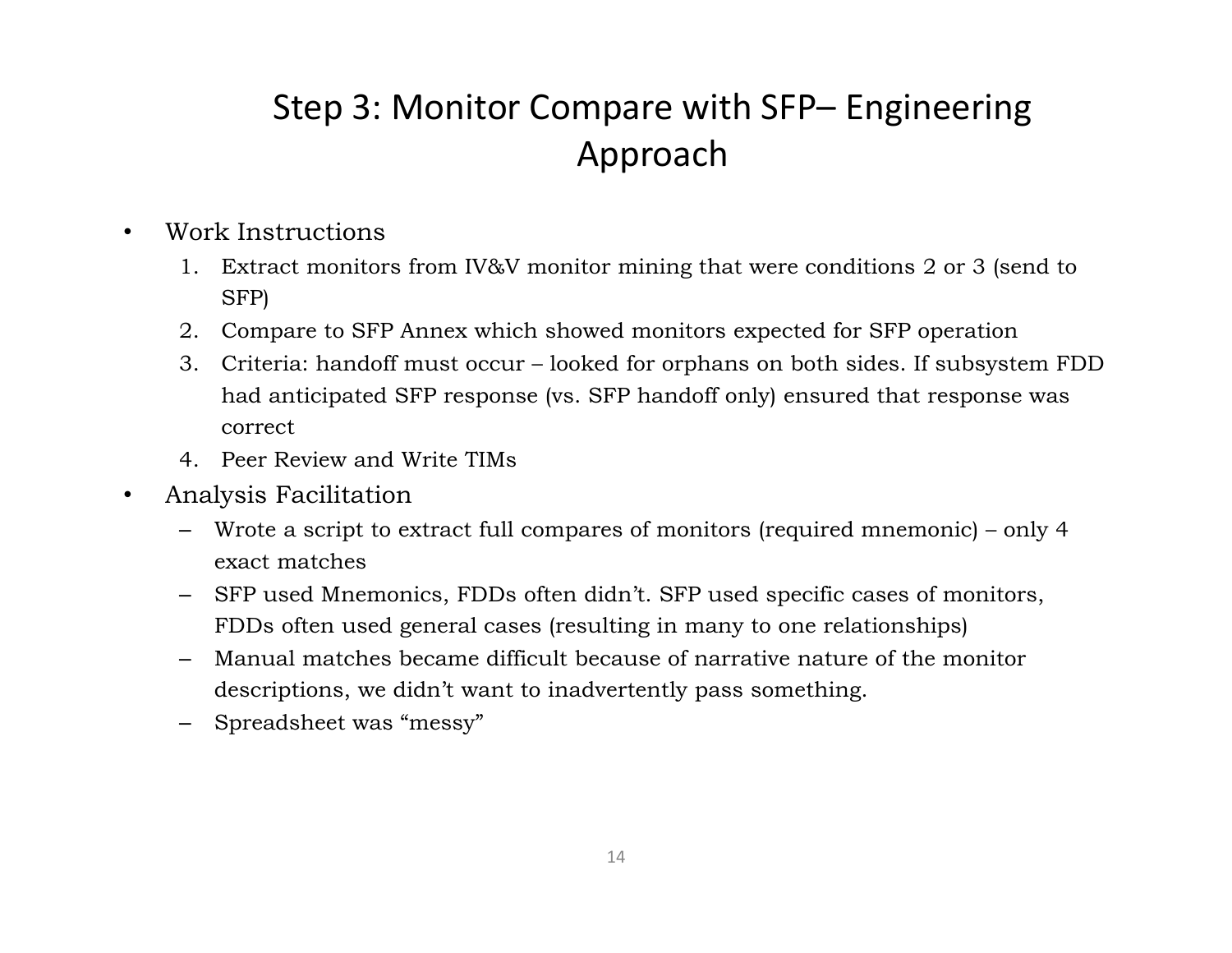## SFP Compares: Best Practices and Lessons Learned

- In general, we've received feedback that IVV analysis associated with interactions between subsystems yields high value – biggest concern from SFP folks was that they might have missed an intended fault requiring a system response
- Best practice
	- SFP FDDs had lists of monitor names using mnemonics with system fault responses. That facilitated our analysis greatly and we liked this
	- $-$  We did about 4 iterations of this analysis until everything lined up  $-$  results written up in group TIMs
	- Automation and database facilitated analysis matches between same monitor instantiated as "local monitor" in FDD and "system monitor" in SFP vol2
- Lessons Learned
	- One‐many matches (e.g. thermal too‐hot zones was a single monitor in Thermal FDD but had dozens of counterparts in system FP). Subsystem FDDs often didn't have mneumonics to match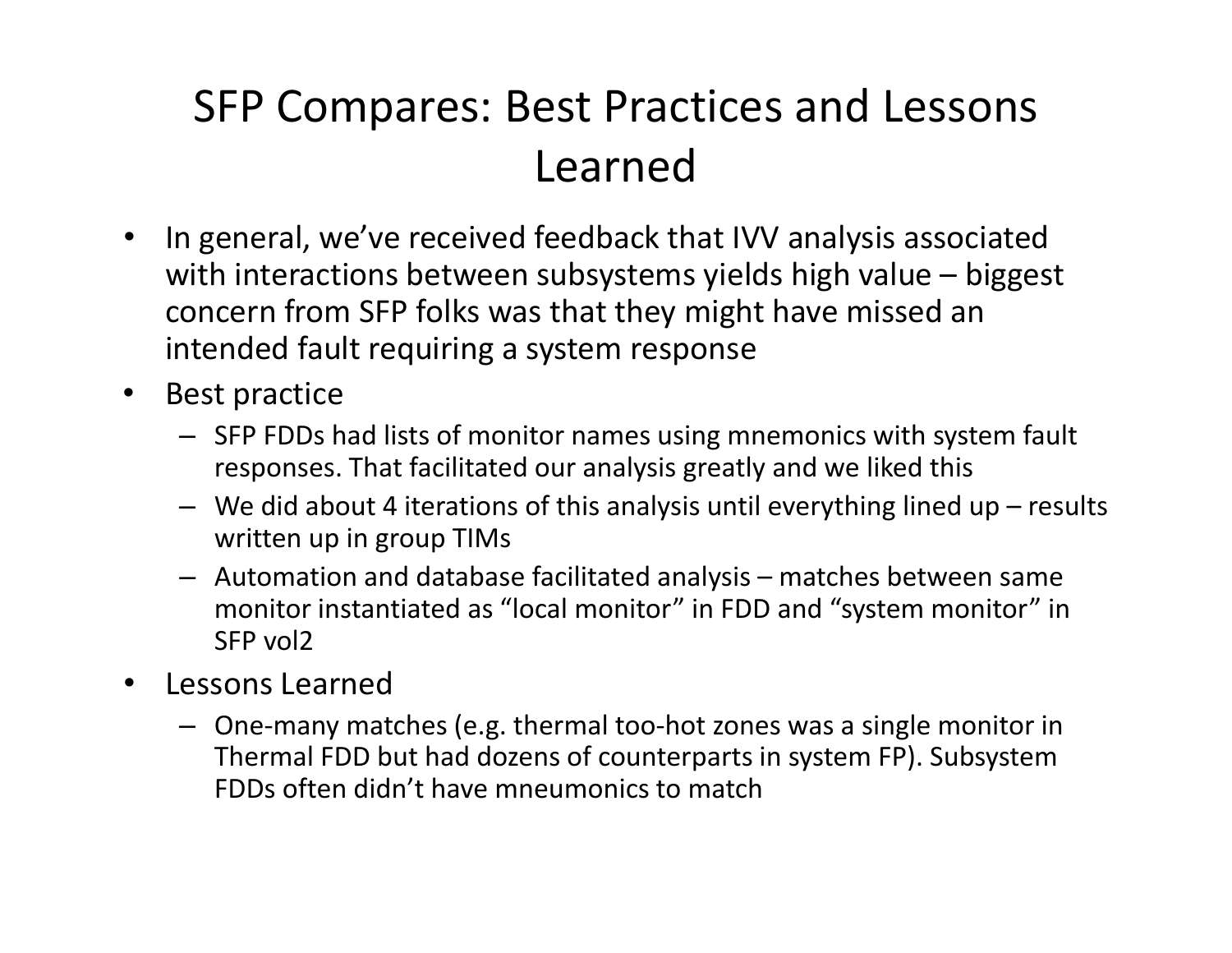#### Begin fore monitors in You're Done! spreadsheet? Yes Semamik Use Semantic equiremen malysis done Analysis results to fully covers complete on monitor? Requirements? spreadsheet. No Found in code? Write TIM No Yės Record filename. line numbers, and a brief narrative of monitor & response implementation. Record color/ unknown pattern. equiremen Vac exists? Code matches Write TIM Νo Nin requirement? ode matche Write TIM design? equiremen Write TIM matches design? YÆ3 quirements Write TIM are in ]reement2 'es Add objective evidence.

## Step 4: Code Analysis

Criteria: ‐Code should match requirement, if it exists.

‐ Requirements should match design.

‐ Requirements should agree. (often monitor had multiple associated requirements)

‐ If there's no requirement, code must match design.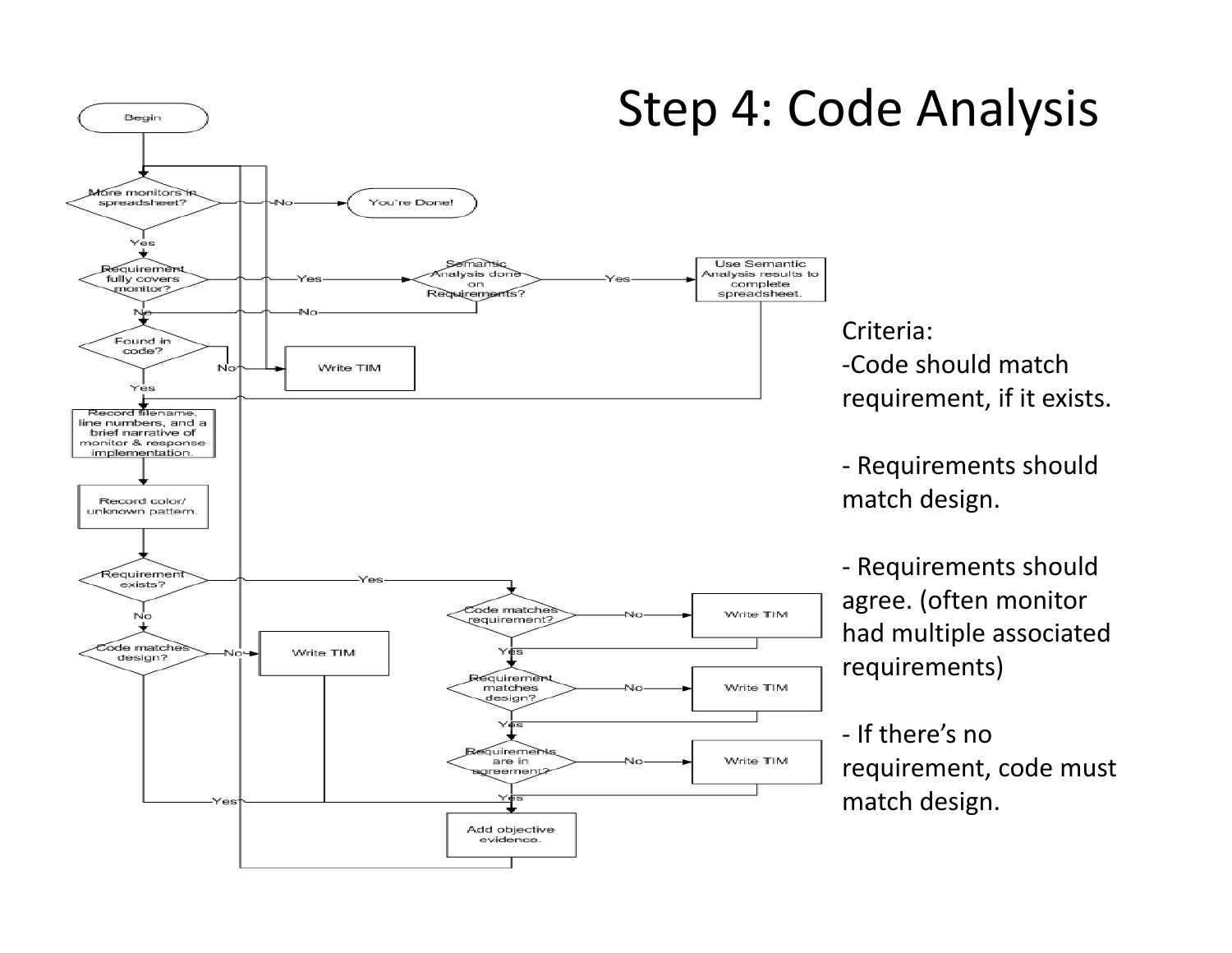

## MSL Monitor Pattern



- In Oct 2010, MSL project updated their SFP handoff from a "push" (function call) to a "pull" (polling) strategy. The code needed to be retroactively updated (~1200 monitors)
- All monitor code is supposed to implement the color pattern shown on the right
	- Black initial state
	- Yellow error persistence exceeded
	- Red fault persistence exceeded
	- Green nominal
- Along with monitor colors, a standard code pattern was implemented

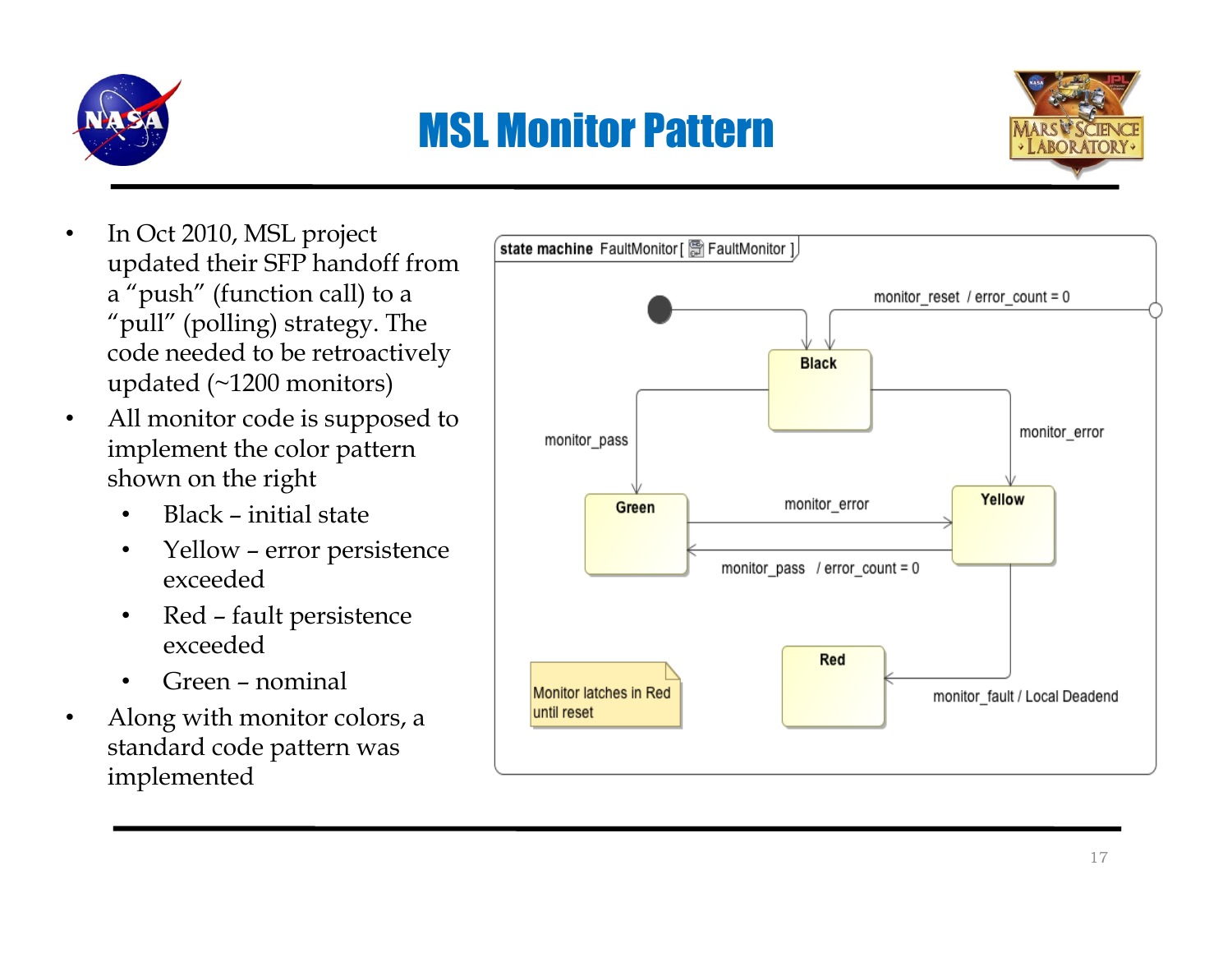### Fault Monitor Code Analysis Overview

- Used monitor mining and MSL code pattern (on right) as a basis for our code analysis.
- Compared code to requirements, design and implementation of code pattern
	- "monitor-centric" analysis (reqts + design), vs. reqt only
	- Used IV&V Monitor Database
- Grabbed additional metadata location that wasn't always available in the requirements/design
	- Enables
	- Persistence



NASA IV&V Facility proprietary. Not for public release or redistribution. For planning and discussion purposes only. This document\file has NOT been reviewed for export control. Not for distribution or access to foreign persons.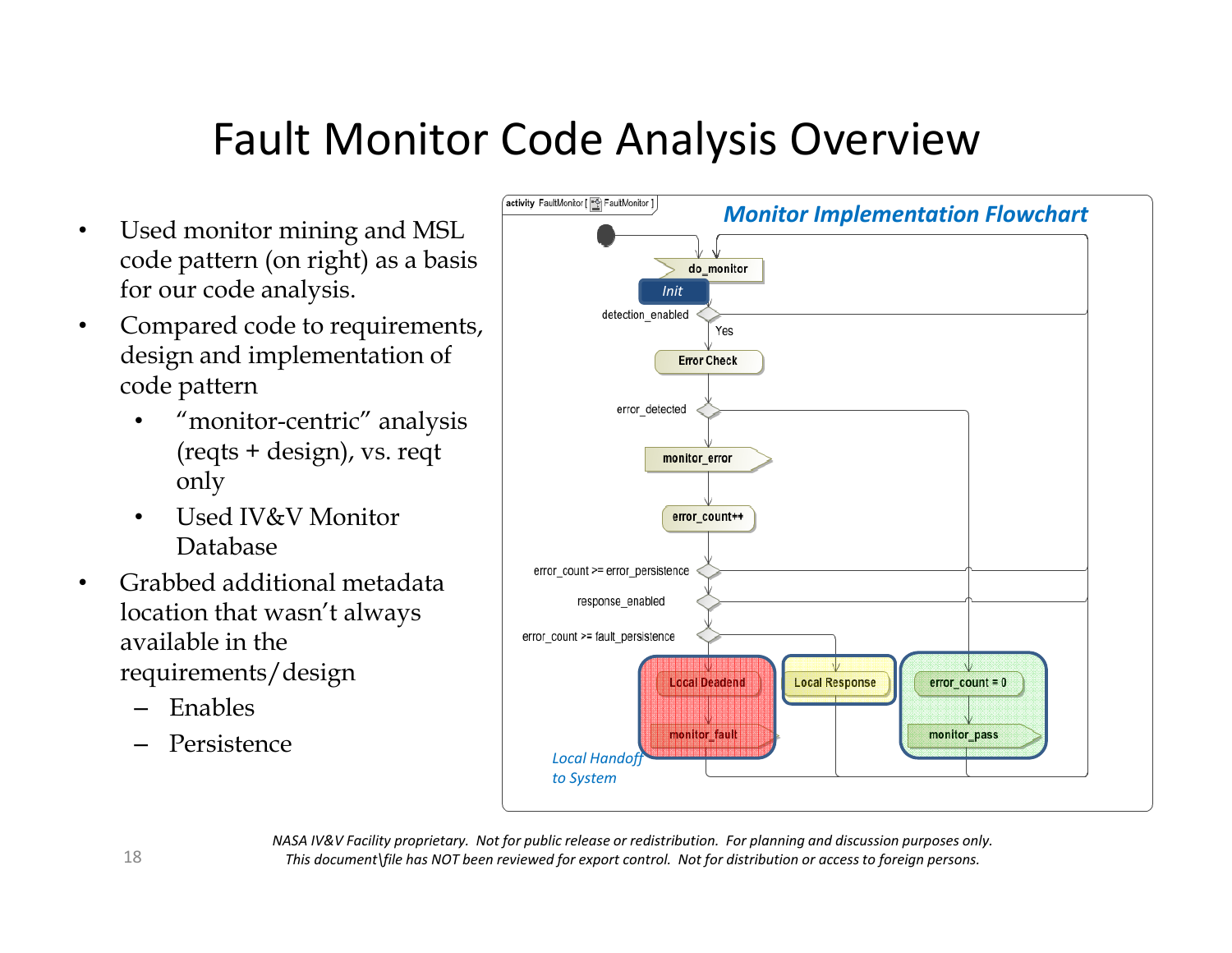### Code Analysis Worksheets (p1 of 2)

|                  | E<br>Paste | <b>I</b> is<br>Home<br>H<br>& Cut<br><b>国語 Copy</b><br>Clipboard | Menu<br>N <sub>1</sub><br>Format Painter | Insert<br>N <sub>2</sub><br>Calibri<br>$\mathbf{B}$<br>$\boldsymbol{I}$<br>ы | U<br>Font | gryFullCompare2-Mike.xlsx - Microsoft Excel<br>Add-Ins<br>Livelink<br>PageLayout<br>Formulas<br>Review<br>$\frac{\text{Data}}{\text{A}}$<br>View<br>W<br>M<br>X<br>R<br>P<br>$\equiv$<br>Wrap Text<br>$\mathcal{P}_{\mathcal{F}}$<br>$-11$<br>General<br>$\equiv$<br>$\mathbf{A}$<br>A<br>$=$<br>$3.4 \t 3.0 \t 3.0$<br>Merge & Center<br>圖<br>植植<br>膏<br>罩<br><sup>S</sup><br>$\frac{1}{\sqrt{2}}$<br>Ħ<br>$\mathbf{A}$<br>T.<br>ы<br>Alignment<br>Number |                                                                            |       |                            |                 |  |            |  | Б.       | Conditional<br>Formatting * as Table * Styles * | Format<br>Styles | Cell                                    | Ins |  |  |
|------------------|------------|------------------------------------------------------------------|------------------------------------------|------------------------------------------------------------------------------|-----------|------------------------------------------------------------------------------------------------------------------------------------------------------------------------------------------------------------------------------------------------------------------------------------------------------------------------------------------------------------------------------------------------------------------------------------------------------------|----------------------------------------------------------------------------|-------|----------------------------|-----------------|--|------------|--|----------|-------------------------------------------------|------------------|-----------------------------------------|-----|--|--|
|                  |            | 134                                                              |                                          | $\overline{\phantom{a}}$                                                     | fx        |                                                                                                                                                                                                                                                                                                                                                                                                                                                            | The monitors are initialized in reumgr init() on line 220 in reumgr init.c |       |                            |                 |  |            |  |          |                                                 |                  |                                         |     |  |  |
|                  |            |                                                                  |                                          |                                                                              |           |                                                                                                                                                                                                                                                                                                                                                                                                                                                            | B                                                                          |       |                            | c.              |  | D.         |  |          |                                                 |                  | G.                                      |     |  |  |
|                  |            |                                                                  | <b>SFPMonitor</b>                        | $\blacksquare$                                                               |           |                                                                                                                                                                                                                                                                                                                                                                                                                                                            | <b>FPMonitor</b>                                                           | $\pi$ |                            | <b>Document</b> |  |            |  |          | * Requirement * Requireme * ted Faul *          |                  | System Response = FDD Local Respo =     |     |  |  |
| 6                |            | MON_SPIN_RATE_OUT_OF_RANGE                                       |                                          |                                                                              |           |                                                                                                                                                                                                                                                                                                                                                                                                                                                            | Spin Rate Constraint Monitor (acs local)                                   |       | Cruise, ACS and Propulsion |                 |  |            |  |          | Abnormal                                        |                  | RSP_SAFE_DIS_SPIN_RA Local: (immediate) |     |  |  |
|                  |            | MON_REU_ACLK_MISCOMPARE_CP                                       |                                          |                                                                              |           |                                                                                                                                                                                                                                                                                                                                                                                                                                                            | MON_REU_ACLK_MISCOMPARE                                                    |       | REU Off-Nominal            |                 |  | FSW-REU-33 |  | For each | <b>FSW</b>                                      |                  | RSP_ISOLATE_PAM_CPA_Warning EVR         |     |  |  |
| 10 <sub>10</sub> |            | MON_REU_ACLK_MISCOMPARE_CP                                       |                                          |                                                                              |           |                                                                                                                                                                                                                                                                                                                                                                                                                                                            | MON REU ACLK MISCOMPARE                                                    |       | <b>REU Off-Nominal</b>     |                 |  | FSW-REU-33 |  | For each | <b>FSW</b>                                      |                  | RSP ISOLATE PAM CPA Warning EVR         |     |  |  |
|                  |            |                                                                  |                                          | MON_REU_ACLK_MISCOMPARE_DP                                                   |           |                                                                                                                                                                                                                                                                                                                                                                                                                                                            | MON_REU_ACLK_MISCOMPARE                                                    |       | <b>REU Off-Nominal</b>     |                 |  | FSW-REU-33 |  | For each | <b>FSW</b>                                      |                  | RSP_ISOLATE_PAM_DPA_Warning EVR         |     |  |  |
| 12 <sup>°</sup>  |            |                                                                  |                                          | MON_REU_ACLK_MISCOMPARE_DP                                                   |           |                                                                                                                                                                                                                                                                                                                                                                                                                                                            | MON REU ACLK MISCOMPARE.                                                   |       | REU Off-Nominal            |                 |  | FSW-REU-33 |  | For each | <b>FSW</b>                                      |                  | RSP ISOLATE PAM DPA Warning EVR         |     |  |  |
| 13 <sup>°</sup>  |            | MON_REU_ACLK_MISCOMPARE_RP                                       |                                          |                                                                              |           |                                                                                                                                                                                                                                                                                                                                                                                                                                                            | MON_REU_ACLK_MISCOMPARE                                                    |       | REU Off-Nominal            |                 |  | FSW-REU-33 |  | For each | <b>FSV</b>                                      |                  | RSP_ISOLATE_PAM_RPA_Warning EVR         |     |  |  |
| 14               |            |                                                                  |                                          | MON REU ACLK MISCOMPARE RP.                                                  |           |                                                                                                                                                                                                                                                                                                                                                                                                                                                            | MON REU ACLK MISCOMPARE                                                    |       | REU Off-Nominal            |                 |  | FSW-REU-33 |  | For each | <b>FSW</b>                                      |                  | RSP_ISOLATE_PAM_RPA_Warning EVR         |     |  |  |
| 15               |            |                                                                  |                                          |                                                                              |           |                                                                                                                                                                                                                                                                                                                                                                                                                                                            | MON_REU_ACLK_MONOTONIC_FAILE   MON_REU_ACLK_MONOTONIC_FAILED               |       | <b>REU Off-Nominal</b>     |                 |  | FSW-REU-34 |  | For each | <b>FSV</b>                                      |                  | RSP_ISOLATE_PAM_CPA_Warning EVR         |     |  |  |
| 16               |            |                                                                  |                                          |                                                                              |           |                                                                                                                                                                                                                                                                                                                                                                                                                                                            | MON_REU_ACLK_MONOTONIC_FAILE   MON_REU_ACLK_MONOTONIC_FAILED               |       | REU Off-Nominal            |                 |  | FSW-REU-34 |  | For each | <b>FSW</b>                                      |                  | RSP_ISOLATE_PAM_CPA_Warning EVR         |     |  |  |
|                  |            |                                                                  |                                          |                                                                              |           |                                                                                                                                                                                                                                                                                                                                                                                                                                                            |                                                                            |       |                            |                 |  |            |  |          |                                                 |                  |                                         |     |  |  |

- Associated Monitor Mining Data
- •Monitor name from SFP FDD
- •Monitor name from Subsystem FDD
- •Which subsystem FDD
- •Requirement ID and text
- •Fault Scenario
- •System Response
- •Local Response

NASA IV&V Facility proprietary. Not for public release or redistribution. For planning and discussion purposes only. This document\file has NOT been reviewed for export control. Not for distribution or access to foreign persons.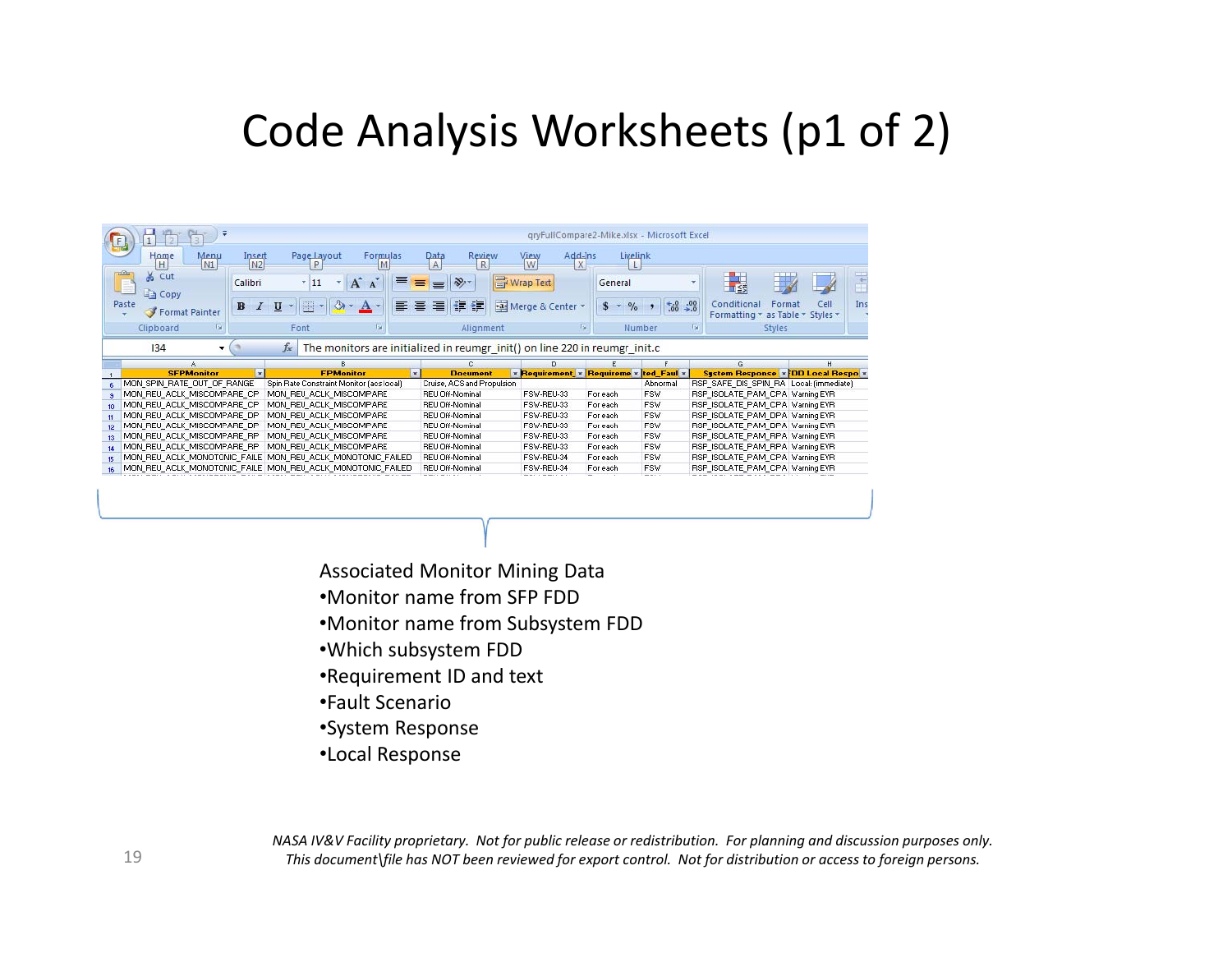### Code Mining Tracking Sheet part 2 of 2



NASA IV&V Facility proprietary. Not for public release or redistribution. For planning and discussion purposes only. This document\file has NOT been reviewed for export control. Not for distribution or access to foreign persons.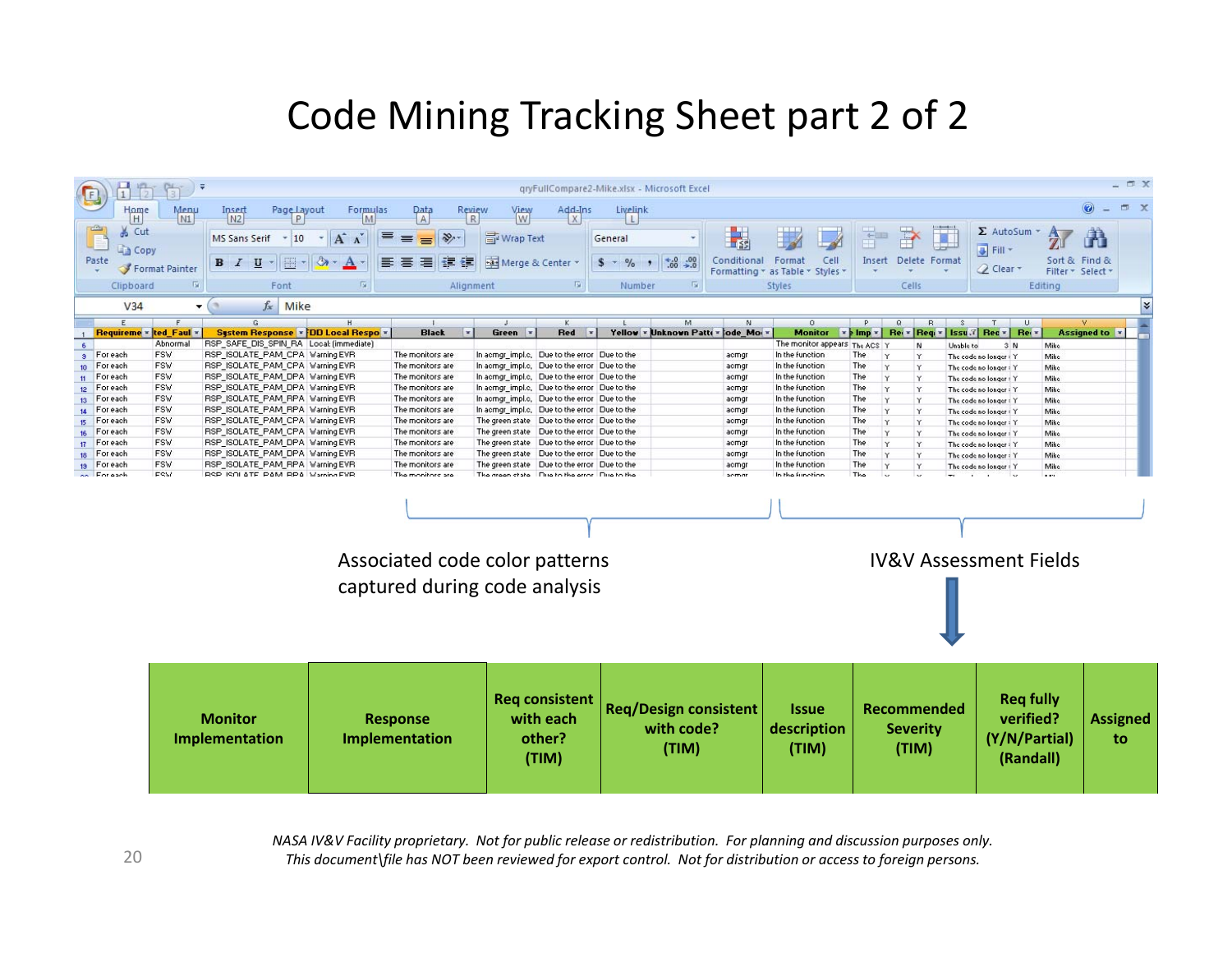## Code Analysis Challenges, Best Practices

- System Response: Look for color pattern first
	- Great for finding everything about monitor.
	- If there's no pattern, use similar keywords as monitor mining, or monitor name if applicable (e.g. fault, monitor, trip, announce)
- Local Responses harder to find, since the pattern wasn't required for implementation.
	- We used EVRs to identify potential faults
- Does a local deadend qualify as a local response?  $\leftarrow$  we never quite converged and just called it orange in the end  $\odot$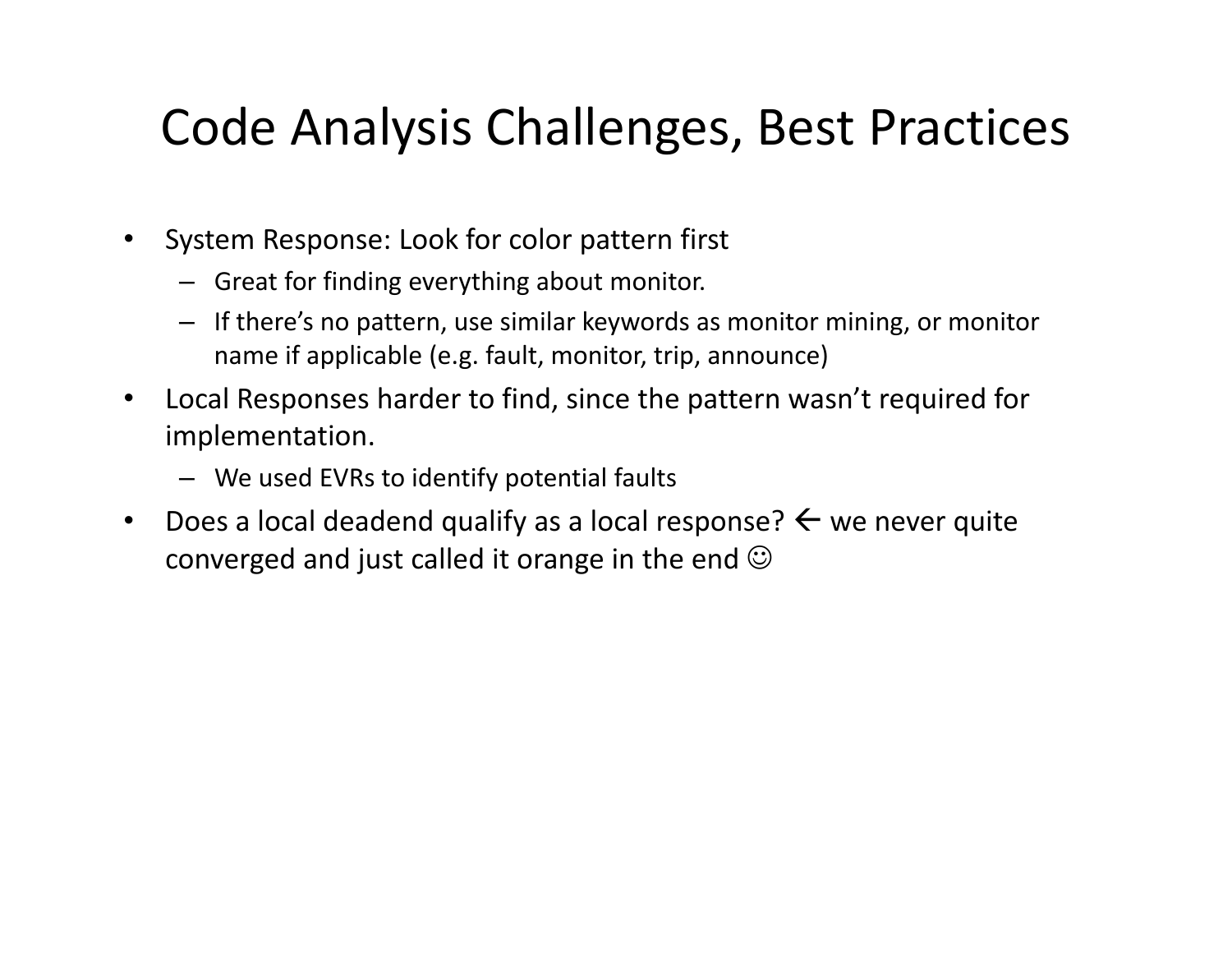### Other FP design/code analysis tasks performed by MSL IV&V team

- Understand SFP Fault Protection engine and trace to code
- Monitor response collisions system to system; system to local and local to local
	- Make sure that if you were doing one response, that another one didn't come in and mess the system up
- System response implementation in code
- "Fatal" EVRs
- EDL Second Chance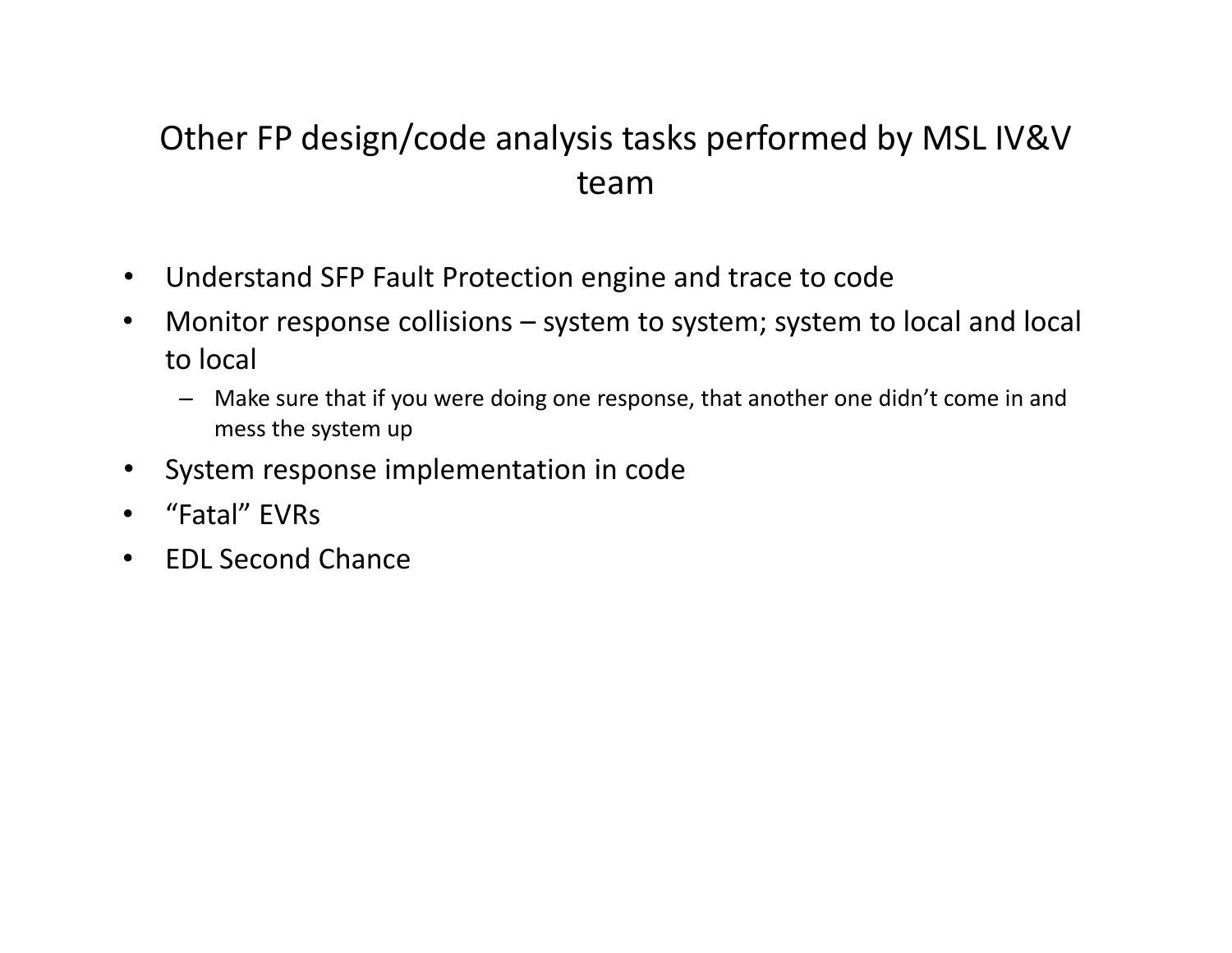### Monitor Database – Pulling it all together

- Objective: Detangle distributed nature of monitors and responses project and IV&V activities (to date and anticipated). Additions to IV&V analysis will be easier in database
- Approach: Access Database, with philosophy to "Keep it Simple". Database tables include
	- FP Monitor
	- Requirements
	- FDD
	- SFP FDD
	- Monitor Category
	- Code Implementation
- Database Facilitation
	- With many to many relationships, it was useful to incrementally dump data from each of the spreadsheets to refine actual organization
	- Needed queries straightforward since we had been using mining data frequently
- Database successfully used in launch build fault protection analysis. Portions of the dbase migrating to the SQL dbase for MSL surface analysis